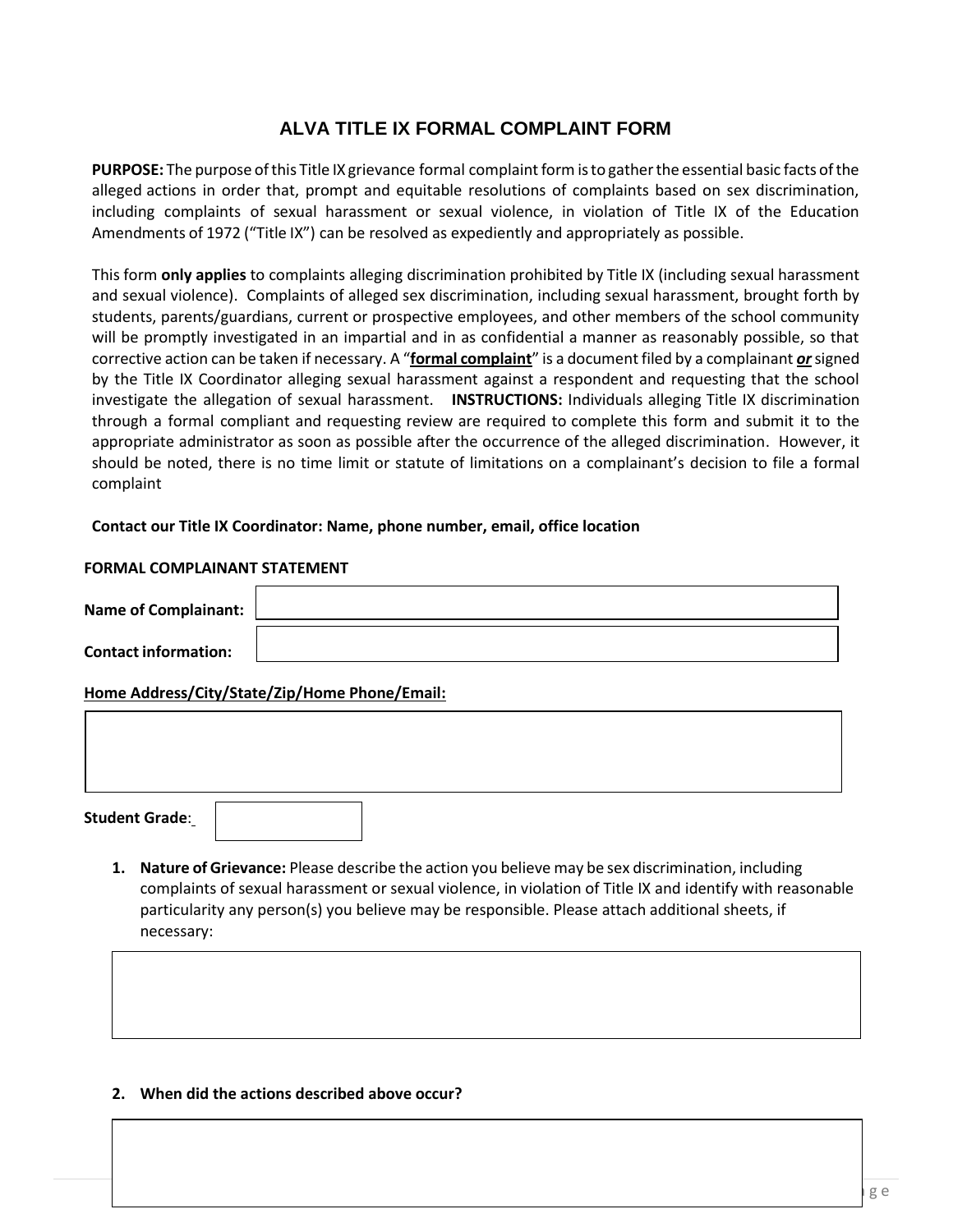- **3. Are there any witnesses to this matter?** (Please circle) **Yes No**
- **4. If yes, please identify the witnesses**:
- **5. Did you discuss this matter with any of the witnesses identified in Item 4?** (Please circle) **Yes No**
- **6. If yes, please identify: Person to whom you have spoken:**

| Date:                                                                                                                     |  |  |  |  |
|---------------------------------------------------------------------------------------------------------------------------|--|--|--|--|
| <b>Method of communication:</b>                                                                                           |  |  |  |  |
| 7. Have you spoken to any administrator(s) or other District employee(s) about this matter?<br>(Please circle) Yes No     |  |  |  |  |
| If yes, please identify: Person to whom you have spoken:                                                                  |  |  |  |  |
| Date:<br>and the control of the control of the control of the control of the control of the control of the control of the |  |  |  |  |
| <b>Method of communication:</b>                                                                                           |  |  |  |  |

**8. Please describe the result of the discussion(s) identified in Item 7:**

**9.** Please provide any additional information that would be important to this complaint: